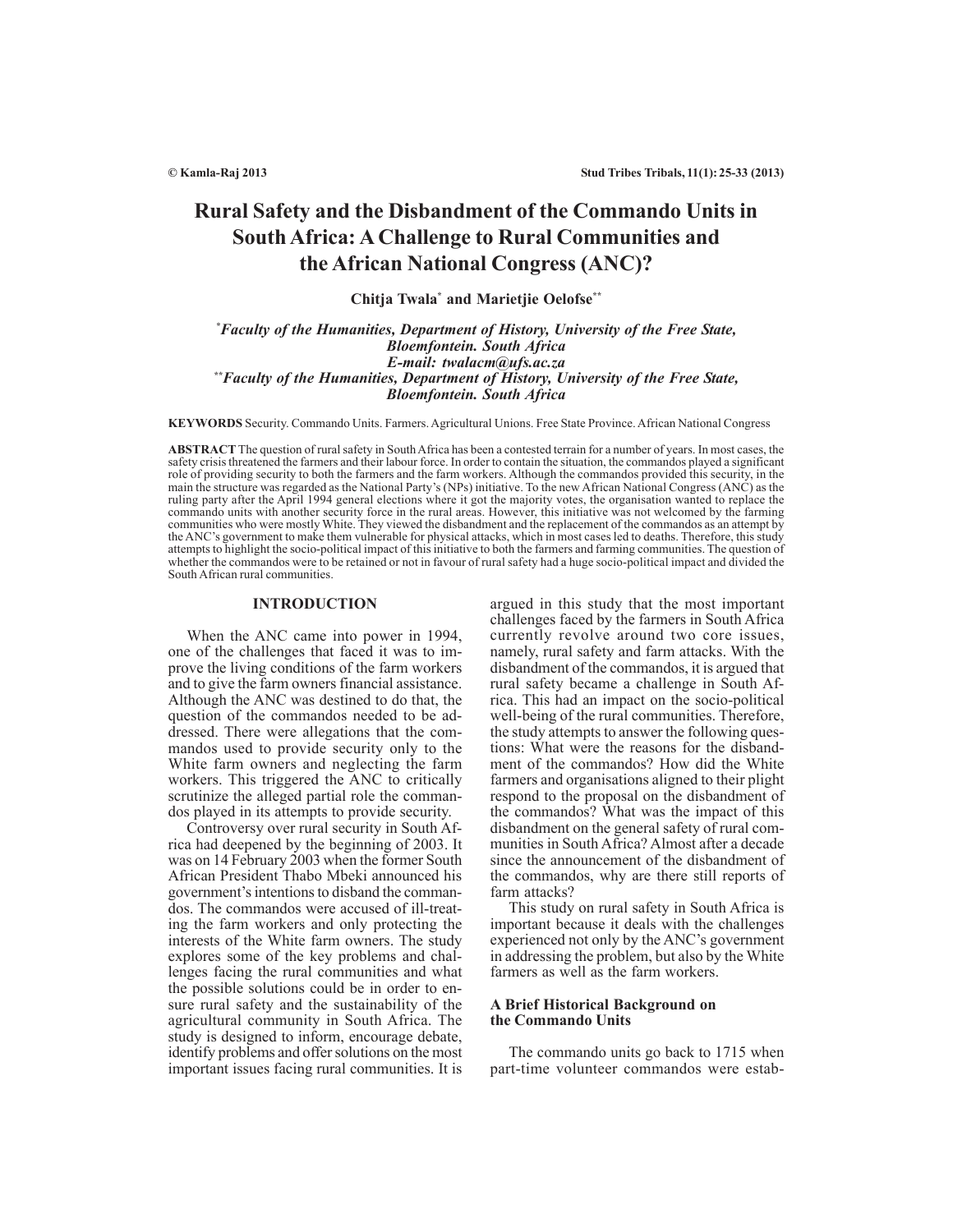lished to safeguard the farming communities in the Cape. They were mobilised when required and cost less than full-time military units. Commandos were a product of the First Boer War during which fiercely independent boers (farmers) had no regular army. When danger threatened, all men in a district would form a militia organized into military units called commandos and would elect officers. Being civilian militia, each man wore what he wished, usually everyday neutral or khaki farming clothes such as jacket, trousers and slouch hat. Each man brought his own weapon, usually a hunting rifle, and his own horses. The average boer (farmer) citizens who made up their commandos were white farmers (Steinberg 2005: 1-3).

After the Anglo-Boer War and the declaration of peace in 1902, the commandos were disbanded but they thereafter, reformed themselves into clandestine 'shooting clubs'. In 1912, the commandos were reformed as an Active Citizen Force in the Urban Defence Force. The commandos had, in fact, occupied an awkward and ambivalent position in the ANC's government thinking ever since 1994. From its inception, the South African Defence Force (SADF) in the 1960s, assisted with day-to-day policing and was never meant to be a central function of the commandos. The commandos' primary function was then, and remained, one of rear defence during wartime. Rear area defence consisted of securing military communication and supply lines, guarding strategic civilian infrastructure, and protecting civilian life from enemy hostility in rural South Africa (Krinker s.a: 1-2) The most prominent secondary function conceived for the commandos was that of assisting state departments in times of crisis, be the crisis drought or floods, civil disorder, or the outbreak of an epidemic (Anon 2004: 1). Therefore, the early 1990s was a period of weakening and decline for the commandos. They hemorrhaged personnel copiously, partly because of the end of conscription, partly because many veteran members refused to work for the military under an ANC government. They also began to suffer under steady and incremental budget cuts, as South Africa's military spending in general began to decline.

## **Literature Review**

For the purpose of this study, the authors reviewed, summarised, and critiqued a fairly large body of literature dealing with rural safety and the disbandment of the commandos in South Africa. After a thorough scrutiny of the sources, the authors became convinced that the disbandment of the commandos amongst other factors should be viewed as only one factor which contributed to the escalation of farm attacks and the neglect of rural safety by the ANC's led government. Since 1997 inter-departmental security and intelligence committees, the South African National Defence Force (SANDF) and the South African Police Services (SAPS) Crime Information Analysis Centre (CIAC) released reports based on available information about farm attacks and rural safety. The National Intelligence Coordinating Committee (NICOC) Report presented in December 1997 was also consulted. The National Operational Coordinating Committee (NOCOC) and the Crime Information Management Centre (CIMIC) shared some light on rural safety.

In analyzing the above mentioned reports and documents, the authors in this study came to the following conclusions: the overwhelming majority of farm attacks were attributed to criminal motives (robbery of guns, cash, cars, etc.) with some cases in which there were revenge motives; the majority of victims were middle aged and elderly, thus viewed as 'soft targets'; perpetrators usually operated in groups with some urban links whereas in some instances intelligence for the attacks were provided by employees or ex-employees, and there was evidence of planning taking place before the actual attacks; and there was also mention of isolated cases in which there were possible political motives. However, in general, the authors noted that there were also points of criticism about the reports used. For example, the statistical information contradicted the actual incidents. There was also a tendency to make ready generalisations without substantiation.

Several papers by researchers and academics also examined the causes of farm attacks and the prevention thereof. D Mistry of the Institute for Security Studies (ISS) situated farm attacks in the broader economic context and made a number of useful recommendations concerning rural development which could be initiated by commercial farmers, business and government (Mistry 2003: 7-10). Relationships between farmers, and workers and other farm residents, were central to the report by academics R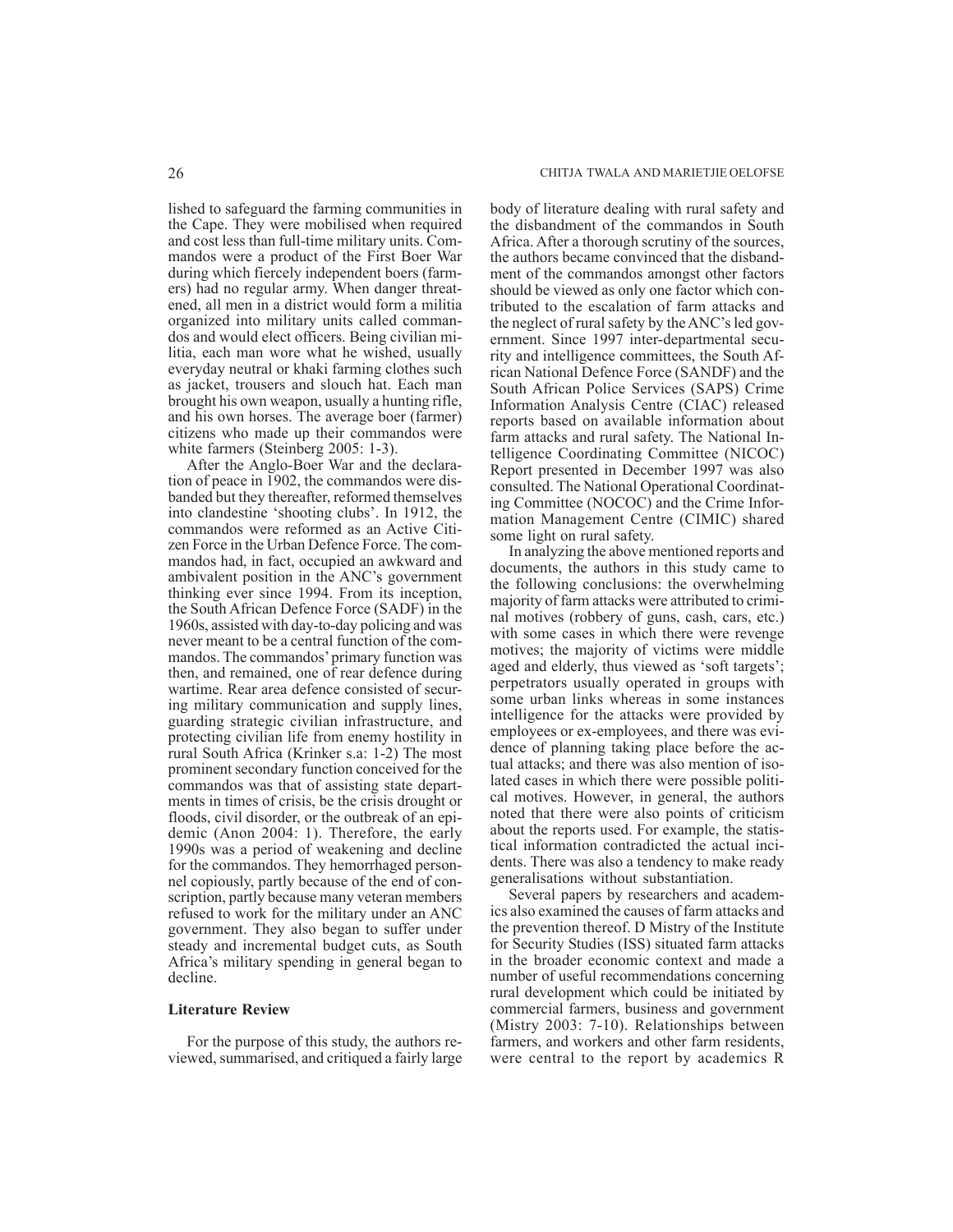Johnson and L Schlemmer. The Johnson and Schlemmer report was based on research, commissioned by the KwaZulu-Natal affiliate of Afri-SA in 1997/1998 on relationships between farmers and workers in the province (Johnson and Schlemmer 1998). M Schonteich and J Steinberg scrutinised the type of security measures to be implemented by the rural communities (2000: 30). In her MA dissertation, V Hornschuh (2007) provided an extensive analysis of farm attacks and the predicament faced by the farming communities in South Africa in as far as rural safety is concerned. All of the above mentioned sources proved critical for this study. However, it should be noted that such sources do not explicitly reflect the focus on the disbandment of the commandos and the impact thereof, rather concentrate on the general farms attacks experienced in South Africa after the coming into power by the ANC as the ruling party.

## **RESEARCH DESIGN AND METHODOLOGY**

A variety of research designs were available to authors, however, the purpose of the study, the nature of the research question as well as the skills and resources at their disposal, usually determined the research strategy most suited to a particular study (Creswell 1998: 17-18; Durrheim 2004: 54). Both qualitative and quantitative approaches were found to be appropriate for this study. The qualitative research design is also referred to as field research and/or interpretative research. It is an anti-posivistic approach that is concerned with the qualities of human behaviour. It is focused more on understanding than on explaining behaviour. According to Fouche (2005: 276), phenomenology is directed at 'understanding and interpreting the essence of the meaning that subjects give to their daily lives'. Furthermore, Durrheim (2006: 47) argues that another characteristic of the quantitative approach is its holistic nature.

Besides the above-mentioned reasons for adopting the qualitative approach, there are also a number of advantages to using the quantitative approach. The quality of quantitative data depends to a great extent on the methodological skill, sensitivity, and integrity of the researcher. Generally useful and credible quantitative findings through observation, interviewing, and content analysis requires discipline, knowledge, training, practices, creativity and hard work (Patton 2002; Wolf 1986).

In view of the above, for the purpose of this study, secondary sources which include chapters in books and academic articles were consulted. Primary sources including conducting interview and consultation of the newspaper articles assisted in providing more answers to the questions on rural safety in South Africa. The use of interview provided new insights to the question of farm attacks in South Africa. Interviewees included politicians, government officials as well as some few farmers. Research reports on the topic under discussion were also consulted. A combination of all the above mentioned approached shared some light and provided debates on rural safety precautions in South Africa.

## **OBSERVATIONS AND DISCUSSION**

## **The Motives and Support towards the Disbandment of the Commandos**

The ANC's government crossed swords with the farmers when on 14 February 2003 former President Mbeki during his State of the Nation Address made an announcement that the commandos were to be disbanded. This triggered controversy over rural security in South Africa. This was interpreted by the farming communities in South Africa as an attempt by the ANC government to start driving the remaining white farmers off their land (*Citizen* 18 February 2003). Mbeki announced that the commandos would be phased out over a period of six years. According to him, the commandos would be replaced by a new system of specialised police unit (*Rapport* 16 February 2003). This new force was to be known as the Protection and Security Services Division. Ironically, he did not elaborate on how these specialised police unit would be constituted. A Strauss argues that the disbandment of the commandos implied that the responsibility of protection lay with government departments and parliament. It was obvious that the ANC's government saw the commandos as only a burden and protected the white farmers (Strauss 2005: 217).

The above announcement by Mbeki elicited sharp controversy and divergent views from both the ANC government (national and provincial)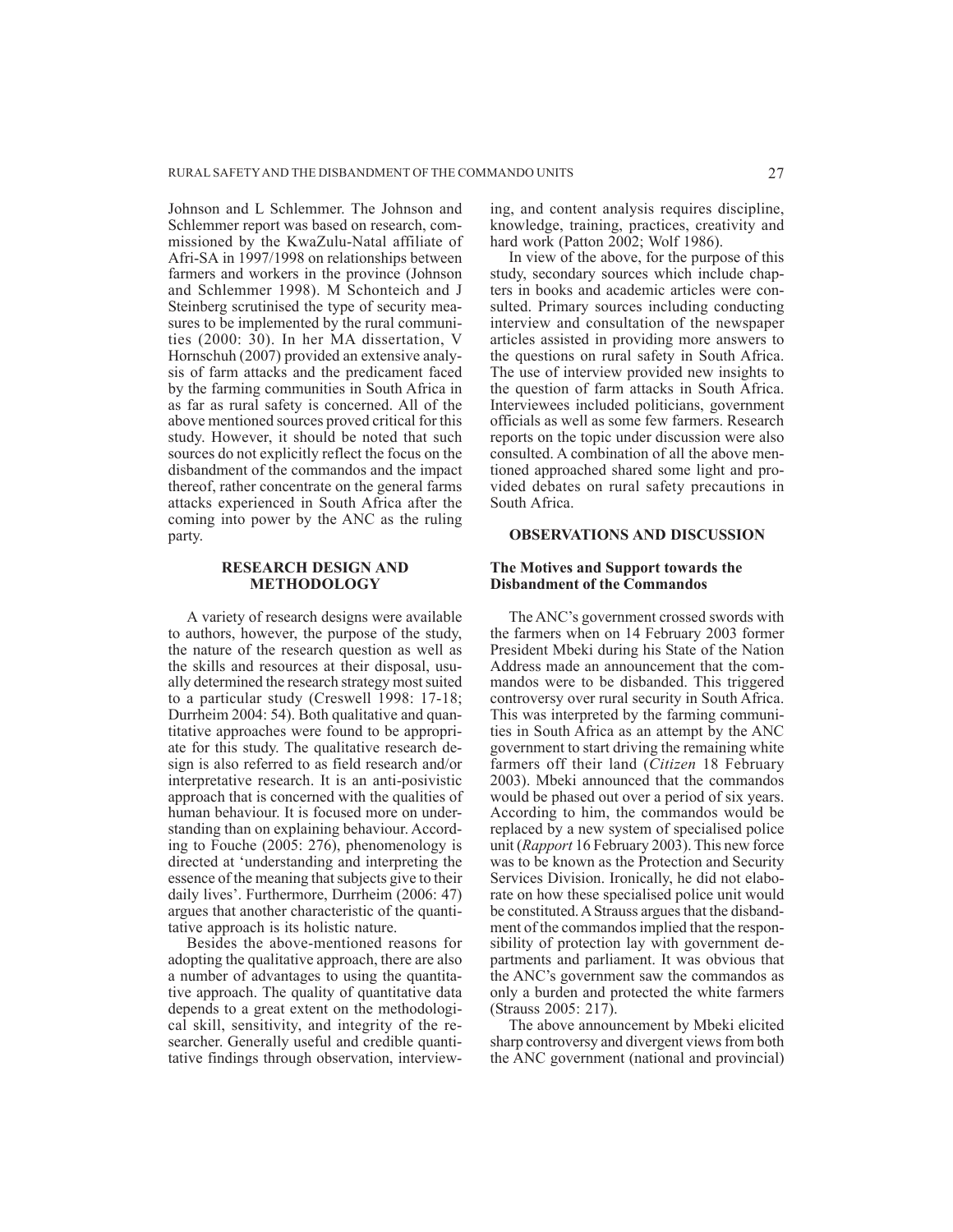and the farmers. The White farmers were shocked by Mbeki's announcement that the commandos would be disbanded and be replaced with a new rural police force. The farmers argued that government had been accused of leaving isolated white families in the agricultural hinterland vulnerable to violent crime, therefore, the commandos were helpful in this regard (Steinberg 2005: 1).

Mbeki stated during his address that the majority of the Black people on the farms were victims of serious crimes whilst the commandos were only interested in protecting the White farmers at the expense of the farm workers. Therefore, the introduction of the specialised police unit would help in protecting both the farmers and farm workers. Furthermore, he asserted that the disbandment of the commandos was necessary for the proper regulation of the security services and would coincide with the phasing in of the new system. Mbeki indicated that measures would be taken to ensure structures that within the six-year period of disbanding the commandos, they would be properly monitored (Twala 2010: 304).

It was not surprising to note that members of the ANC supported the issue of the disbandment of the commandos. For example, in a press conference held on 17 February 2003, Safety and Security Minister C Nqakula supported Mbeki's announcement. He alluded that the new force would be responsible inter alia with the following: guarding the country's borders and ports of entry against criminal activities and be accountable for safety in rural communities. Furthermore, he told the National Assembly (NA) on 6 March 2003 that the South African Police Services (SAPS) would extend its sector policing strategy to include rural areas (*The Star* 6 March 2003).

Justifying Mbeki's stance on the disbandment of the commandos, Nqakula pointed out that there were many cases of people reporting atrocities by commando members, thus compounding the need for its dissolution. He further declared that a rural safety plan was in place and he was awaiting a final report following an investigation into farm attacks in South Africa. However, Nqakula gave the assurance that there would be no security vacuum and that the plan was meant to release defence force members for the functions for which they were intended (Louw 2003: 6). According to Nqakula, the commandos were to be disbanded because of the role they had played during the apartheid era. He argued that its role was that of apprehending freedom fighters who mainly belonged to the ANC. Although there were concerns about this issue, Nqakula stated that safety and rural protection programme for the rural communities was the priority of the ANC's government (*Business Day* 18 February 2003).

The above mentioned sentiments were also echoed by the then Defence Minister M Lekota who also described the commando units as 'apartheid-established' and said it had 'never been accepted as it ought to have been'. Like Nqakula, Lekota contended that it had been set up to deal with the infiltration of the ANC members who were declared illegal in South Africa by the apartheid government. Therefore, the operation of the commandos was mainly to curb this infiltration rather than providing rural security. It was clear that the post-apartheid South Africa under the rule of the ANC did not need such a structure. According to Lekota, the ANC's government was not targeting the commandos but aimed to reposition law enforcement units as it had when it changed the then murder and robbery unit to the violent and serious crimes unit (*Business Day* 20 February 2003).

Lekota identified the following three reasons as core factors for the disbandment of the commandos: Firstly, the government had to comply with provisions of the country's constitution, namely that the country needed to have a single policing agent. Secondly, the government had to provide more effective crime-combating capacity to the police service. Lastly, new crime combating units planned were to include a 'significant proportion' of current commandos, as well as new recruits from various communities (*The Star* 27 August 2003). It was clear from the above explanation that there was a vote of no confidence in the commando units by the ANC government. What mostly angered the commando members was the fact that they were not consulted by the ANC government before the announcement by Mbeki was made.

The above intention of disbanding the commandos was also supported by the then Police Commissioner J Selebi who stated the following on 3 June 2003 (*Business Day* 20 February 2003):

*The commandos were established during the apartheid era and comprised mainly white vol-*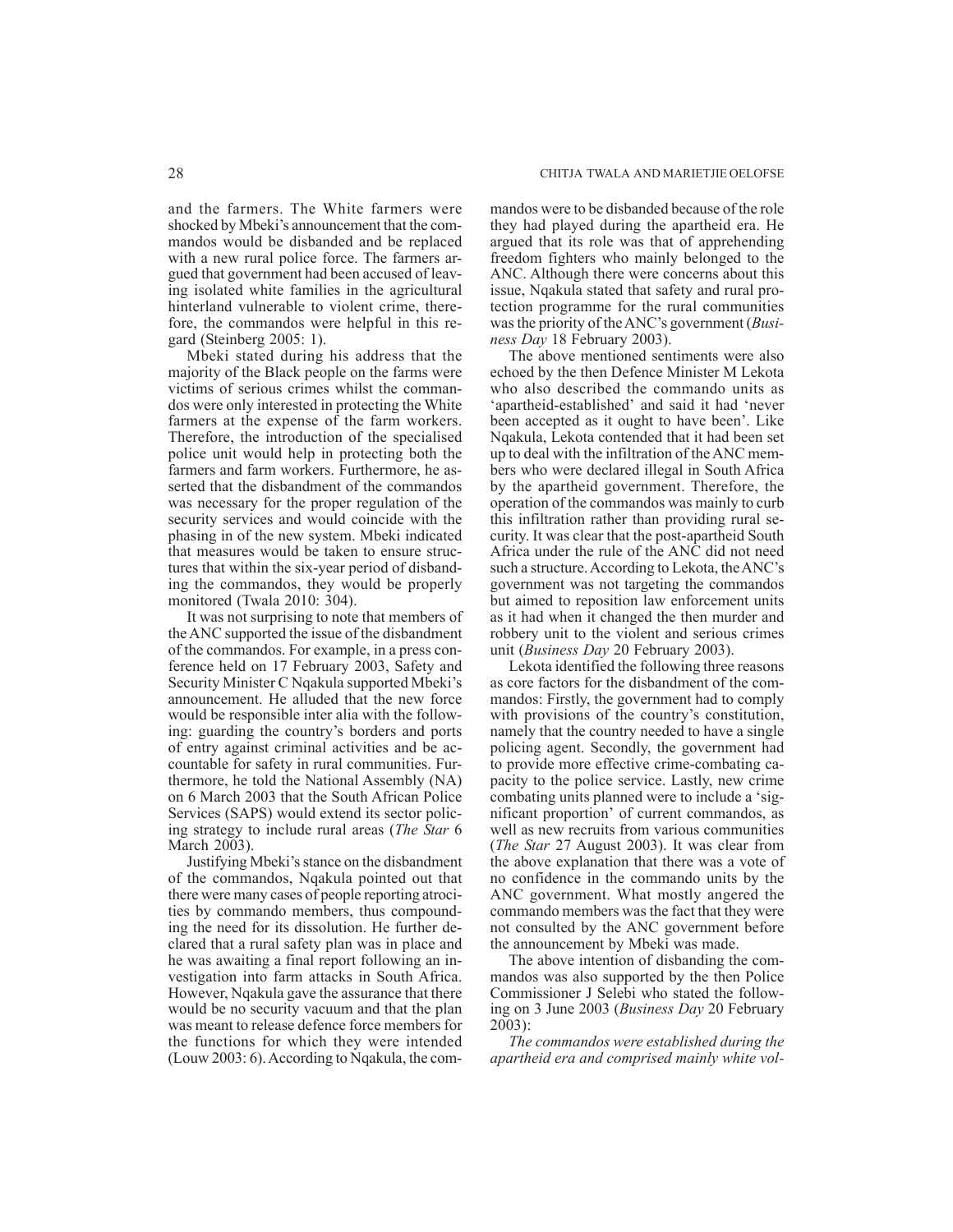*unteers and therefore, no longer part of the force design of the South African National Defence Force (SANDF). They were established to assist the police to fight crime and as the members of police are continuing to grow and with a reservist system, we do not need them. Members of the commandos are free to apply to join the reservists who will be given uniforms and training, and when they go out on duty, will operate under the command of a regular police officer*.

It was interesting to note that former President N Mandela issued a statement in 1998 where he encouraged the White farmers to swell the ranks of commandos. It was clear from this that the ANC recognized the commandos as part and parcel of its rural safety plan. Ironically, in 2003 Mandela's successor announced the disbandment of this unit.

#### **Arguments against the Disbandment of the Commandos**

There was a great deal of dissatisfaction about the question of the disbandment of the commandos and its socio-ecological challenge thereof. Both the Democratic Alliance (DA) and the New National Party (NNP) which disregarded its new partnership with the ANC defended the commandos. Rural safety and protection became the main reason for the retention of the commandos. DA rural safety spokesperson A Botha urged the ANC government to thoroughly canvass the opinion of rural communities before implementing the disbandment. He argued (The Star 17 February 2003):

*Phasing out the commando system before an effective alternative is in place just does not make any sense. This announcement by the President will definitely send a very negative message to rural communities … There were isolated cases of rightwing extremists abusing the system, but this was because officers were not properly screened and the SANDF neglected the commandos*.

The White farmers in the majority advanced the argument that the commandos were an integral part of rural security, while farm workers and a section of the police officials claimed that the commandos were persistent in perpetrating abuses of human rights. The allegations of rights abuses played a significant role in the ANC government's decision to disband them. These allegations, however, were disputed by the Agriculture South Africa chairperson K Ferreira who asserted that if the government disbanded the commandos, incidents of violent crime on farms and the farm attacks would increase. He concluded that commandos were a very important structure in combating not only farm attacks but also general crime prevention in the rural areas (*Mail and Guardian* 27 February 2003).

In a telephonic interview with Ferreira, he stated (Ferreira 2009: 11 September):

*The whole question of the disbandment of the Commandos is politically motivated. I think the people who are against the Commandos hardly know their important in providing security for both the farmers and farm workers*.

SW Swanepoel opined (Personal Collection: Interview with SW Swanepoel, 15 June 2012):

*The ANC did not consult us when it decided on the disbandment of the commandos. The White farmers are the people affected by this. After this disbandment, the government failed to provide us with adequate security, hence the escalation of farm attacks in South Africa. This problem cannot be solved without our involvement as the farmers*.

The NNP defence spokesperson A Blaas said the move to disband the commandos could well compromise the defence capabilities of the ANC's government. He further stated (*The Citizen* 16 February 2003):

*In defence planning the commando's form part of the Reserve Force earmarked for rapid force expansion in case of a threat against the Republic. They are tasked for rear defence and trained, amongst other tasks, to do this. Phasing-out the commandos and replacing them with local security units will result in the rear area defence capability being abandoned. The decision to phase-out the commandos stems from a historical perspective and the fact that in isolated cases, right wing extremists abused the system*.

## **The Socio-ecological Impact of the Disbandment of the Commandos on Rural Safety**

Statistics showed that the agricultural communities were facing a threat to safety on a number of different fronts, but the ANC's government response had been slow and ineffective.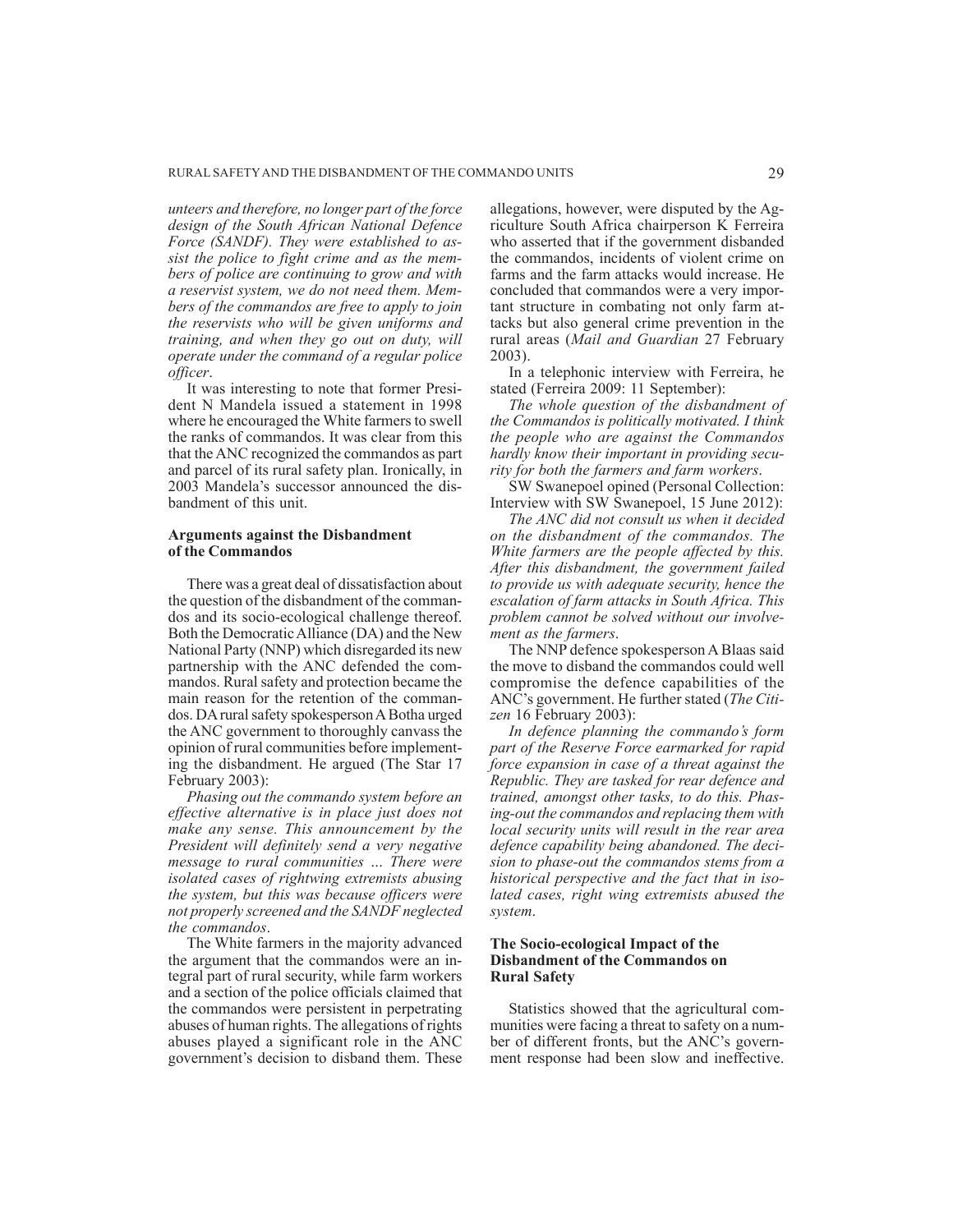The situation had been allowed to continue unabated and without proper attention. With the disbandment of the commandos, the following were highlighted by individuals as well as organisations as socio-ecological challenges to the rural communities:

#### *The Failure of the Rural Protection Plan (RPP)*

Although a rural safety plan was introduced as early as 1997 with the view to encouraging all role players concerned with rural safety to work in a coordinated manner, and engage in joint planning, action and monitoring to combat crime in rural areas, farm attacks continued as there were weaknesses in the Rural Protection Plan (RPP). Studies on the effectiveness of this plan came to the following conclusions: RPP effectiveness to combat attacks on farms and smallholdings varied from area to area. Where farms were spread apart, the plan's effectiveness was heavily reliant on strong civilian protection; in the event of a farm attack, it was normally only the victim's neighbours who could respond rapidly enough to apprehend culprits and by the time security forces arrived on the scene, most culprits had fled; due to limitations in the rapid response capability in the country's rural areas, it was crucial that farmers and smallholders themselves, through the commando system or the South African Police Services (SAPS) reservist system take greater responsibility for rural safety; there was a lack of detective and intelligence functions in the RPP. When attackers were from outside the area of attack, detective rates were low. Therefore, there was an urgent need for greater inter-regional and inter-provincial cooperation (Report of the Committee of Inquiry into Farm Attacks 31 July 2003: 281-291).

In this study, the authors observed that on the face of it concerning the RPP, there was a large area of common interest between farm workers and farmers with regard to the prevention and provision of safety measures to the rural communities. In the main, the farmers complained of the encroachment of predatory strangers on their farm lands. Given the high rates of stock theft and farm murders, it appeared that farm workers also had a powerful interest in detecting and reporting the presence of strangers on farms. Bringing workers into understanding the RPP was fraught with difficulties. For example, a farmer was unlikely to accept the presence in the plan of a workforce he believed was harbouring families who did not provide labour, and were perhaps committing intermittent stock theft. A working family, in turn, who believed that it could face eviction at any moment, was also unlikely to be a reliable source of information where farmers' interests were at stake. It was therefore important for the commandos to be retained in order to continue providing services.

## *The Escalation of Farm Attacks and Threat to Rural Security*

The farming communities had been plagued by farm attacks for many years in South Africa. Farm attacks were 6 122 between 1991 and 2001, resulting in 1 254 people being killed. During 2001 there were 1 011 farm attacks and 147 or 10.5% were killed, and 484 or 34.6% of the victims were injured. About 12.3% of the female victims were raped. However, it should be noted that 71% of all rape victims were Black people. The attackers used firearms in 63.8% of the incidents in 2001. A variety of other weapons were also used, although in 11.7% of the cases the attackers were actually unarmed (Statistic on Farm Attacks by TAU-SA 2001-2011: 1-2). Therefore, it was unwise for the ANC's government to contemplate the disbandment of the commandos if the situation was bad as shown above.

According to the Transvaal Agricultural Union (TAU)-SA, the SAPS either did not keep records of farm attacks and/or farm murders, or were unwilling to divulge information because that would point to the necessity of keeping the commando units. Underneath is a reflection of the statistics as provided by TAU-SA over the period 2001 to 2011: in 2001 (141 attacks and 79 murders); 2002 (228 attacks and 118 murders); 2003 (165 attacks and 89 murders); 2004 (115 attacks and 114 murders); 2005 (79 attacks and 56 murders); 2006 (81 attacks and 45 murders); 2007 (94 attacks and 60 murders); 2008 (183 attacks and 78 murders); 2009 (151 attacks and 70 murders); 2010 (110 attacks and 65 murders); and 2011 (42 attacks and 25 murders by mid-year) (Statistic on Farm Attacks by TAU-SA 2001-2011: 1-2).

Due to the above complicated problems of farm attacks, the farming communities called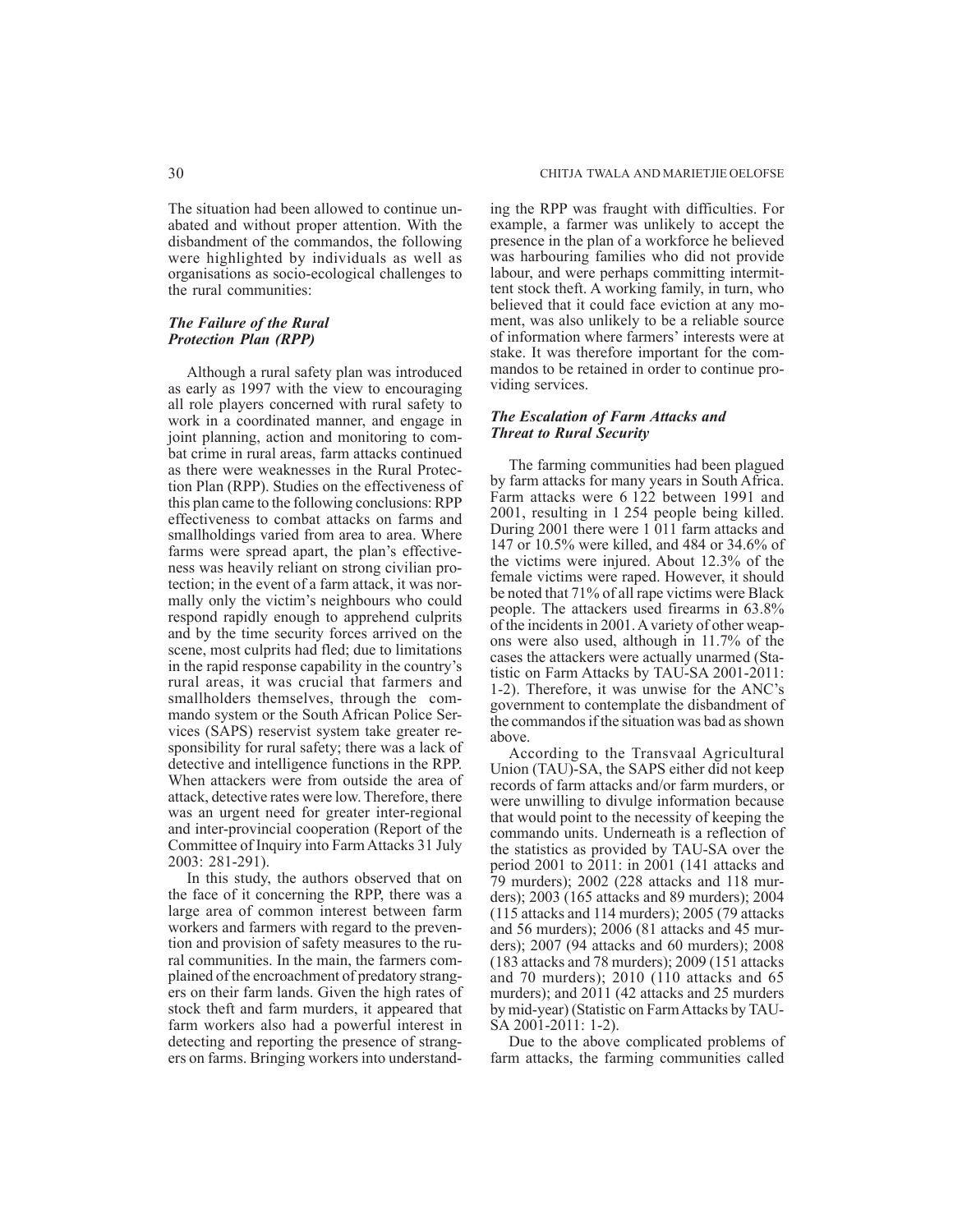on the Minister of Safety and Security to take steps in addressing this problem. This necessitated the Commissioner of Police to appoint the Committee of Inquiry into farm attacks. Members of the Committee of Inquiry were Adv. CF du Plessis, Ms MEA de Haas (senior lecturer at the University of Natal), Ms J Dhlamini (senior researcher at Technikon South Africa), Ms D Mistry (senior researcher at Technikon South Africa), Prof. CJ Moolman (University of the North), Mr L Rasegatla (Secretary for Safety and Security), Adv. M Schonteich (senior researcher at the Institute for Security Studies) and Ms HC van Wijk (traumatologist at the Rand Afrikaans University). The terms of reference of the Committee were to inquire into the ongoing spate of attacks on farms, which included violent criminal acts such as murder, robbery, rape, etc., and to determine the motives and factors behind these attacks and make recommendations on their findings.

The Committee interviewed a total of 51 people in Gauteng, North West, KwaZulu-Natal and Mpumalanga Provinces. The 51 people interviewed included 36 victims. The victims included those who survived the attacks, 28 other people closely connected with them and also some 'outsiders' with no direct connection with the victims but had knowledge of the incidents. In its findings the Committee came up with the following: 56% incidents took place during weekends, often on Sundays. In most incidents 72% the victims were confronted and surprised by the attackers inside their homes or on their properties (Report of the Committee 2001: 424-425).

In view of the above cases, the Institute for Security Studies Director J Cilliers cautioned against any plan to abolish commandos before effective alternatives was in place. He stated that the despite their criticisms, the commandos have traditionally been functioning as a blanket of support in rural safety. The President of Agri-South Africa (Agri-SA), J Grobler argued that the disbandment of the commandos would create problems in as far as rural safety was concerned. According to him, the commandos played a significant role in the rural safety plan. Addressing the media he stated: 'In phasing them out, while experience has shown how difficult they are to replace, will be negative for safety and for the country. It's the old story of hundreds of plans being hatched while crime continues unabated' (*The Citizen* 15 February 2003).

Many farmers, and some representatives of agricultural unions, believed that the attacks were 'explicitly racial or political', and aimed at driving farmers off their land. Reference was made to the attacks on farmers by the Azanian Peoples' Liberation Army (APLA) members (Jeffery 2009: 363-364). In some cases APLA was accused of sending various types of threats to the farmers and this included: anonymous telephone calls and sending letters to them instructing them to vacate the farms or face the consequences (Manby 2002: 86-104).

# *Possible Causes of Food and Job Security Crisis*

The slow response and the failure of the ANC's government in addressing the problem of rural safety could lead the country in facing a potential crippling food and job security crisis. Due to crimes committed in the rural areas, thousands of farm workers faces a problem of unemployment as the farmers leave their farms for better and secured residential areas. In March 2012 C van Zyl, assistant general manager of the TAU-SA noted that a commercial farmer supplies food for 1 600 people on average and, if attacked, a farm can lie fallow for 8 to 10 years (Sowetan 13 March 2012). This situation could threaten food security and job creation.

According to Statistics South Africa (Stats SA), 11.8 million people were employed in the formal and informal sectors in South Africa in 2001. Of these, almost 1.4 million or 11.8% were employed in the agriculture, hunting, forestry and fishing sector. Of these 700 000 were employed in the formal sector and 653 000 in the informal sector. Interestingly, between 1996 and 2001 almost 600 000 jobs were created in the broad agricultural sector (formal and informal) (Report of the Committee 2001: 434).

#### *The Declining Relationships between the Farmers and the Farm Workers*

The subject of relationships between farmers and workers periodically received attention over the years, specifically in connection with its possible relationship with attacks carried out against farmers. B Manby compiled a report for the American Human Rights Watch (HRW)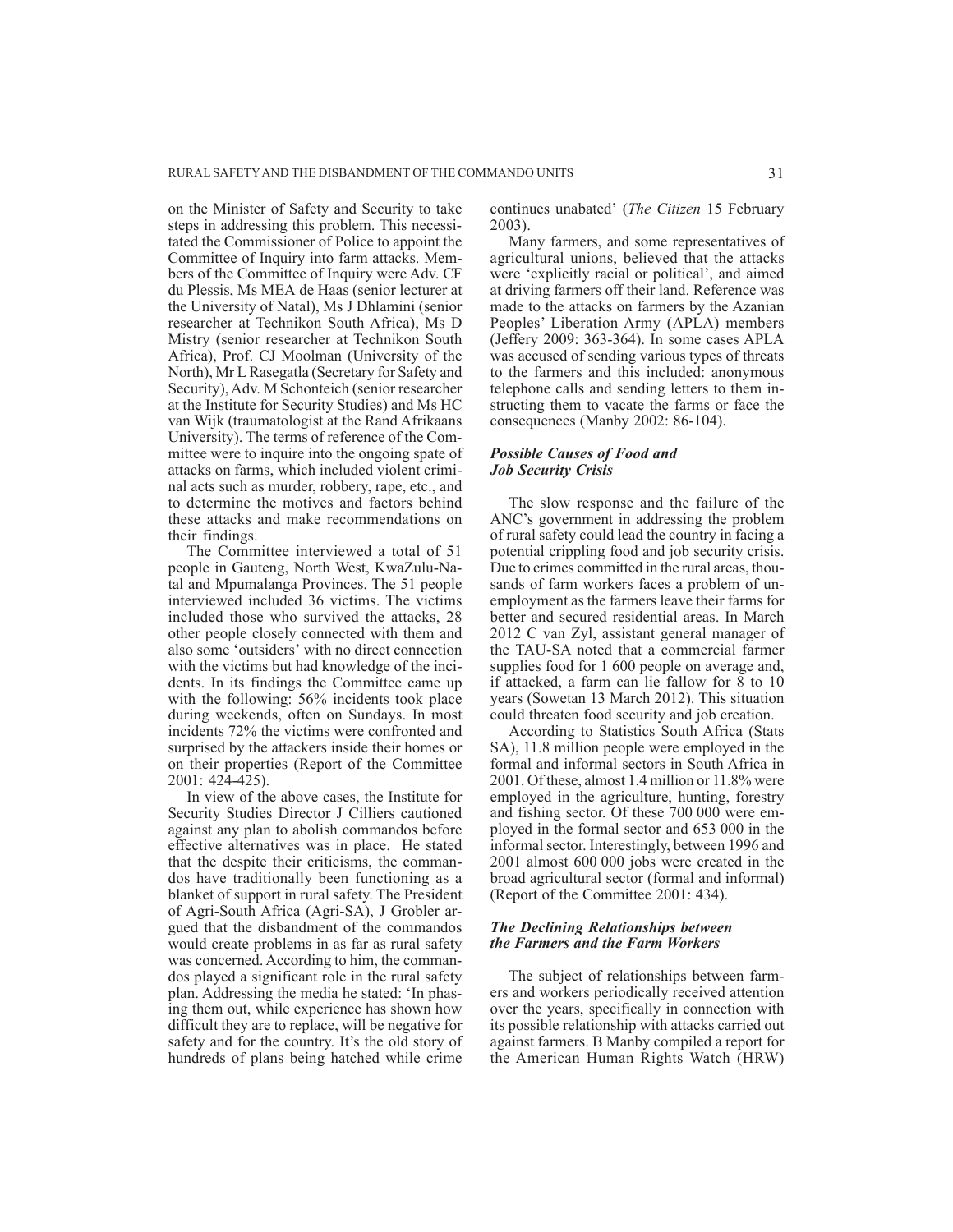which monitored human rights all over the world. The focus of Manby's report was primarily on abuses suffered by people living and working on farms, including at the hands of owners or managers of farms, and the failure of the ANC's government to deal with such abuse in an even-handed manner. The report stated that crimes against black farm workers were not pursued with the same determination as those against white farmers (Manby 2001: 2-3). Therefore, what was called the Rural Safety Plan which included the formation of security cells had increased insecurity amongst black people living on and around farms. The Plan failed to respond to crimes committed against Blacks, including those perpetrated by farmers against workers (Manby 2002: 86-104).

A multiple factors were advanced as reasons for the decline in the relationship between these groupings. One of the reasons was the question of ill-treatment by the farmers. In an exclusive interview with H Ramokhosi, he stated (Personal Collection: Interview with H Ramokhosi, 10 May 2010):

*Some of the farmers used to ill-treat us. Sometimes we would work and towards the end of the month, instead of getting our wages, the farmer decides on expelling us or calling the police and be charged on trespass. Such incidents led to farm attacks, whereby people retaliated. In order for all of us to live in a safe environment, the farm owners should respect the farm workers. Sometimes these farmers would accuse us of stealing livestock. In most cases, such allegation came when we were supposed to be paid*.

Likewise the farmers also had problems with the farm workers. One factor which caused unease among farmers during the period under discussion was land-related legislation, in the form of the Labour Tenants Act of 1996, which granted second generation labour tenants the right to purchase land and housing on the farm where they worked. Many farmers feared division of their farms, and a loss of control over farm security. At the same time, labour legislation made it difficult to cut back on labour, especially given that that the enactment of the Extension of Security of Tenure Act (known as ESTA) in 1997 made evictions from farms difficult.

Johnson and Schlemmer stated that many cases of assault on farm workers and residents were not reported to the police for various reasons, such as the distance of the farm from the nearest police station, a perceived close relationship between farmers and police and fear of job loss. In a number of cases, farm workers attempted to report abuse, but the police would refuse to open dockets (Johnson and Schlemmer 1998: 69). There was a general lack of confidence to the police by both the farmers and farm workers.

Research conducted between 2001 and 2003 by the Human Rights Commission found that human rights violations were prevalent in most of the South African farms. It established that the 'tot' and 'dop' system, where workers were paid with alcohol was continuing and the practice contributed to social ills. The Commission also found that illegal evictions were still being carried out by the farmers. In some cases, farmers set their dogs on their employees if deemed unwanted (*The Star* 3 September 2003).

# *The Establishments of the Farm Watch Organisations*

It was interesting to note that rural safety was to a certain extent take seriously by the rural communities prior and after the disbandment of the commandos. For example, an Ixopo Farm Watch, later re-named Ixopo Community Watch was established in 1997. By 2002, it was operating in four contiguous policing districts, namely, Ixopo, Creighton, Donnybrook and Highflats. Financed by local farmers and timber companies it had nine full time employees and some of them being former police members. After the murder of the two farmers, soldiers including the Umkomaas commando were deployed and they patrolled the greater Ixopo area regularly. Although these attempts were valuable to provide rural safety, there were criticisms leveled against the farm watch organisation by some rural community members. Some of the criticisms were that these organisations assaulted the farm workers and that raids were conducted by the organisations without the knowledge of the workers.

#### **CONCLUSION**

With the disbandment of the commando units, rural safety was compromised. Although the ANC's government launched two initiatives